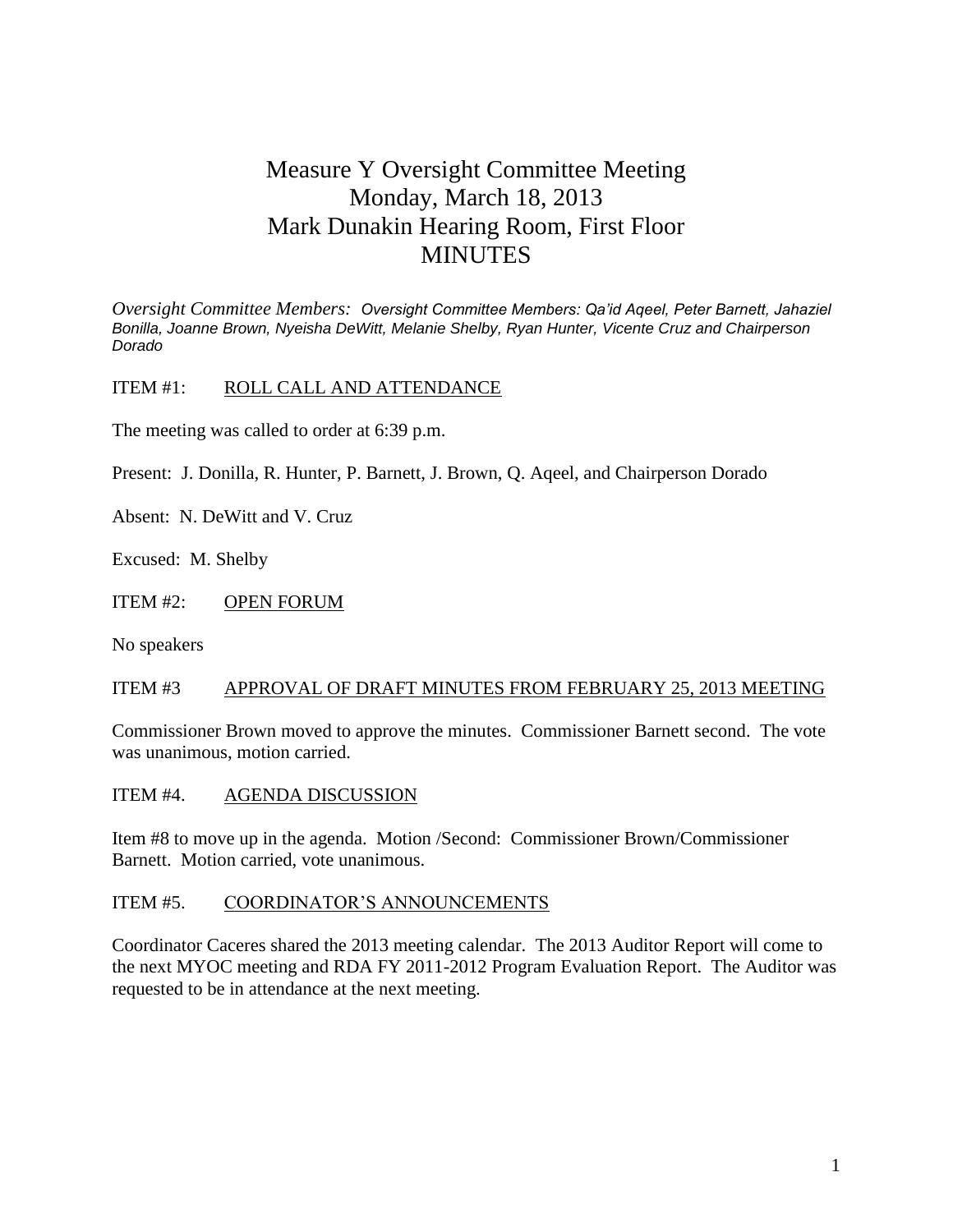## ITEM #6 OVERVIEW AND RECAP OF MARCH 6, 2013 SPECIAL JOINT MEETING WITH THE COMMUNITY POLICE ADVISORY BOARD

Commissioner Barnett mentioned that he felt a specific response by Mr. Wasserman to questions from the public was disrespectful.

Commissioner Aqeel asked about what will happen when more officers are added to the force as related to PSO and CRT assignments.

Commissioner Brown asked about the community participation for training of the police force in the future in Mr. Wasserman's plan.

Commissioner Bonilla shared his comments of community policing and the needs to go through the community. As well as the importance of police coming from the community.

The Commissioners asked generally for percentages of the demographics of the new Police Academy to provide to the committee at a future meeting.

Any opinions for Mr. Wasserman can be emailed to Coordinator Caceres and then comments added to the next agenda packet for the next MYOC meeting. Every future meeting will have on the agenda "Community Policing and Violence Prevention 2014".

## ITEM #7 NEIGHBORHOOD SERVICES DIVISON OVERVIEW

The presenter of the Neighborhood Service Division was not available but will attend the next MYOC meeting.

Commissioner Dorado mentioned he had a number of questions for the Neighborhood Services Division he wished to have answered.

### ITEM #8 DEPARTMENT OF HUMAN SERVICES PROGRAM UPDATES

Ms. Priya Jagannathan provided updates on site visits of Measure Y Programs. Site visit reports will include:

> Grantees' best practices reviews Program highlights Corrective action(s)

Commissioner Barnett requested "bibliography" of the grantee's best practices.

Commissioner Brown acknowledged the preparation of the DHS staff and the department's organization. She was impressed by the readiness, openness and positiveness of the site visits.

Ms. Jagannathan shared in May, DHS will go to Council to present the information collected from their site visits as part of their renewal process.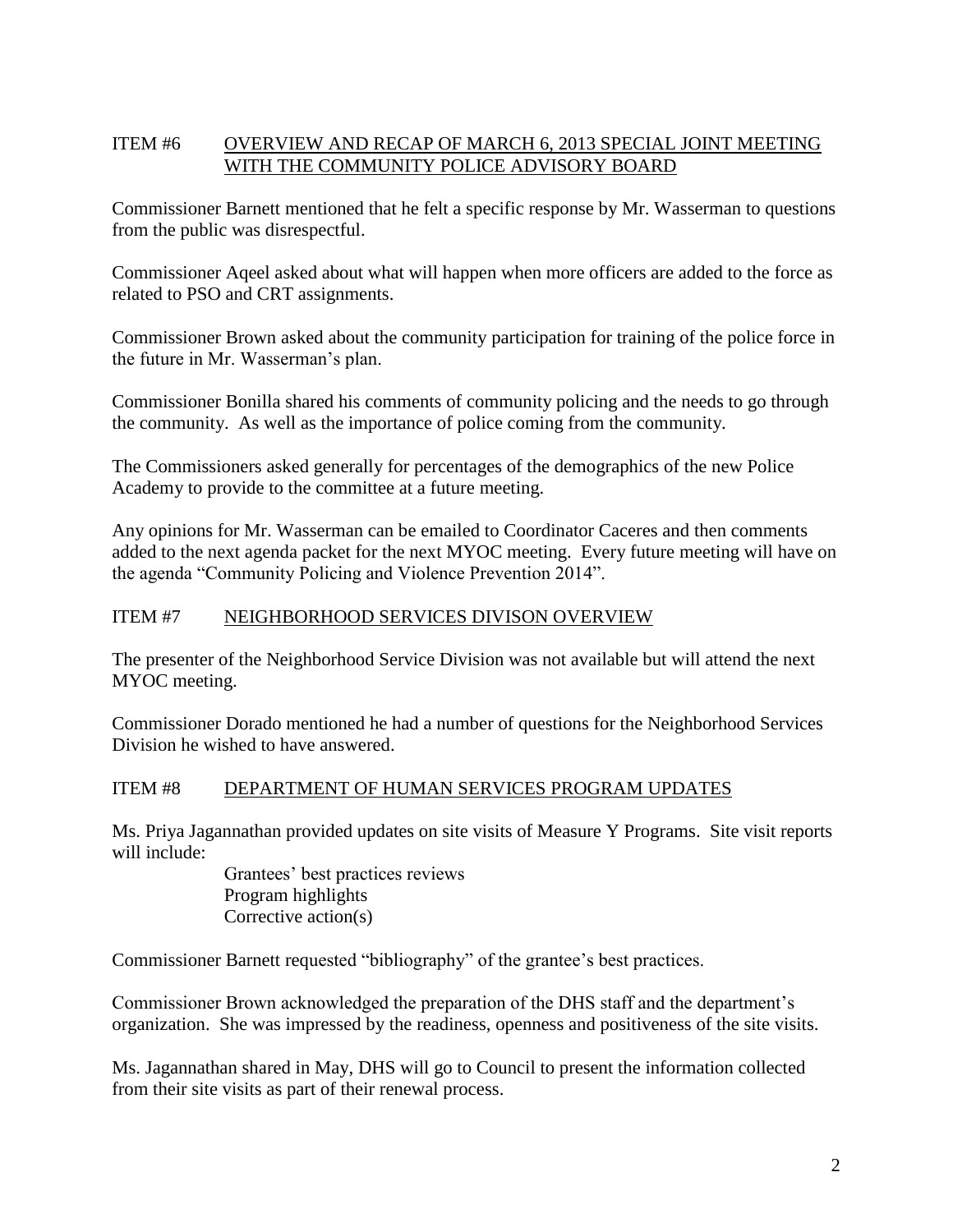An invitation will be sent to Committee members for DJS grantee meeting on April 25.

Chairperson Dorado suggested inviting the PSOs to the grantee meeting. Commissioner Hunter extended the invitation of program grantees as well as to possible participants to attend.

Commissioner Brown suggested identifying a strategy for presentation for future meetings. Her first priority request was for youth-focused programs.

The Commission requested inviting CPAB, PSOs, and PSC members, to the next meeting for program presentations.

#### ITEM #9 MYOC QUARTERLY REPORT TO PUBIC SAFETY COMMITTEE PRESENATION DISCUSSION

Commissioner Hunter moved/Commissioner Brown seconded: Motion to approve and present the Second Quarterly report to the PSC on May 14, 2013. Unanimous.

### ITEM #10 SCHEDULING A RETREAT

Retreat is proposed for May 11, 2013 at the Lincoln Child Center. A group was made to create the agenda for the retreat consisting of Commissioner Barnett, Commissioner Hunter and Commissioner Bonilla. This group will bring forth agenda topics for the retreat at next meeting.

#### ITEM #11 AGENDA BUILDING

The Committee asked to hear from the police department regarding changes to Measure Y officer deployment and to present any measureable progress on how well are PSOs doing their job.

Commissioner Brown asked to know how measures to expand the number of officers in the field will impact PSOs and the number of community police officers in their beats. Also academy statistic and update on community training was requested.

The Committee also asked for SARA monthly reports by Beat and Coordinator Caceres will contact Lt. Alexander for information.

The Committee also asked for the City Attorney Moradomi's decision on parking fees to be presented so that they could be aware of the final outcome.

The Committee also asked for a CRT officer to attend to present on their work and daily assignments.